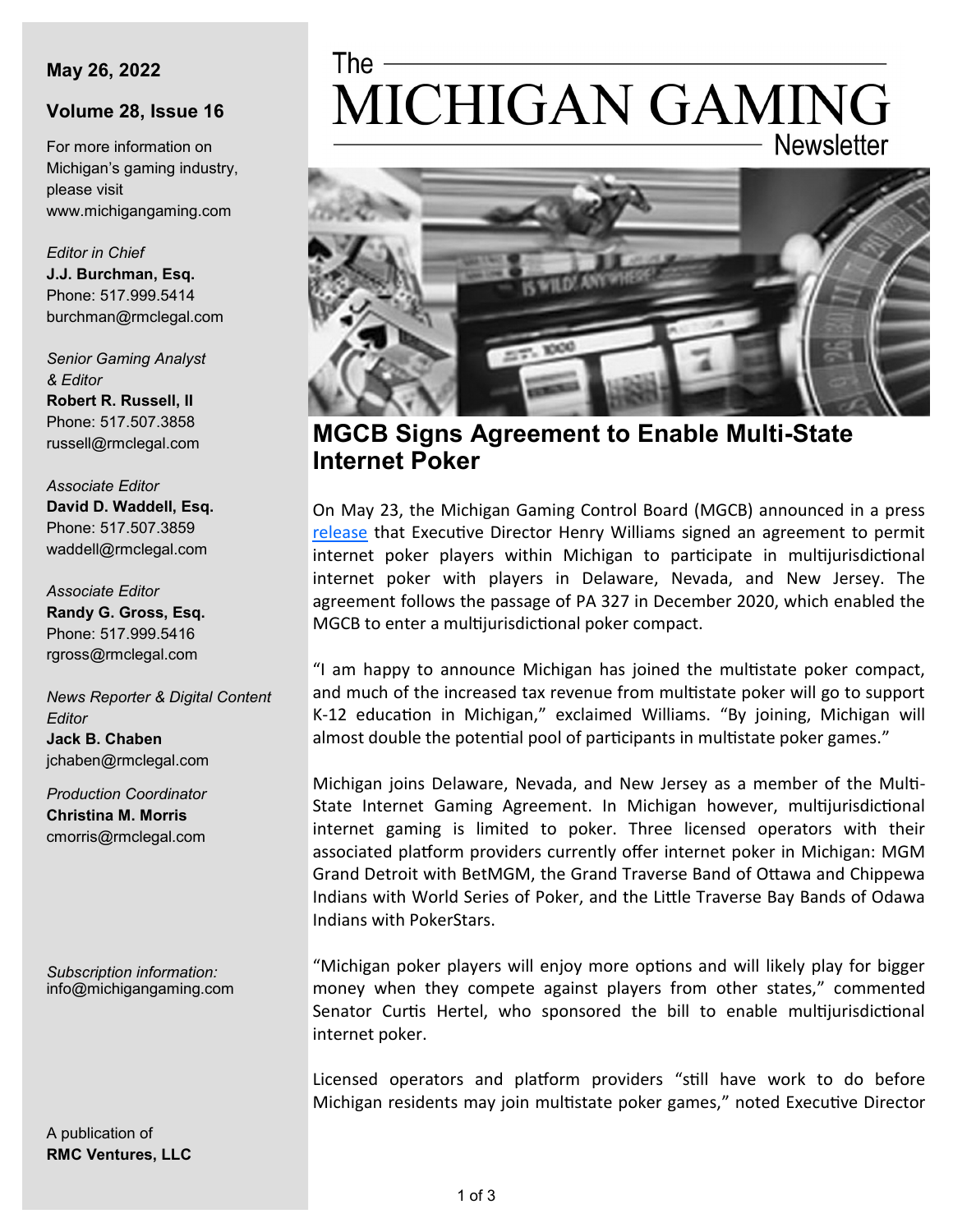Williams. To obtain MGCB authorization, operators must satisfy the conditions of the multijurisdictional agreement and conduct multistate poker exclusively with the jurisdictions that are party to the agreement.

Operators and platform providers must obtain approval for the use of new platforms and/or platform modifications, new remote gaming systems, and new game software that may be selected to provide multijurisdictional poker. Similarly, operators and platform providers must establish technical security standards for new data centers. MGCB approval must also be obtained prior to the use of servers located outside of Michigan to receive wagers.

The MGCB also requires licensure of any new suppliers, including platform providers, used to provide multistate poker. In addition to the registration of new vendors, new employees of operators and platform providers involved in multistate poker operations may be required to obtain occupational licenses.

The specific characteristics of each multistate poker operation will determine which steps will be required prior to launch. Accordingly, the MGCB issued a [notice](https://www.michigan.gov/mgcb/-/media/Project/Websites/mgcb/Internet-Gaming-and-Fantasy-Contests/Multistate-Internet-Poker-Considerations/Multstate-Poker-Tasks-and-Considerations.pdf) to focus the efforts of operators and platform providers seeking to offer multistate poker on these important considerations. Ultimately, these prerequisites, Williams explained, will enable the MGCB to "make sure Michigan residents are protected when they play multistate poker, and [the MGCB] will apply the same rigor to review of the new offering as [it has] other internet games."

### **Governor Whitmer Urges DOI to Accelerate Decision on Federal Status of Grand River Bands**

In a [letter](https://tribalbusinessnews.com/images/Whitmer_letter_to_Sec_Haaland.pdf) to U.S. Secretary of the Interior Debra Haaland, Michigan Governor Gretchen Whitmer expressed concern for the consequences of issuing a concurrence with the affirmative twopart determination for the Little River Band of Ottawa Indians to conduct gaming in Michigan.

The Department of the Interior (DOI) issued its determination in December 2020, and the deadline for Governor Whitmer's decision is set for June 16, 2022.

Governor Whitmer cited the danger that her concurrence with the Little River Band's determination may frustrate the Grand River Bands of Ottawa Indians' potential plans to open its own gaming facility on tribal lands near the proposed location of the Little River Band's development.

"The impending deadline is particularly unworkable," Whitmer commented, "because DOI is still considering whether to acknowledge the Grand River Bands of Ottawa Indians."

Governor Whitmer was critical of the DOI's failure to offer any indication as to the likelihood of its acknowledgment of the Grand River Bands. Based on the DOI's current plan to issue its proposed findings regarding the federal recognition of the Grand River Bands on or before October 12, 2022, Whitmer believes it may be "four months too late to enable an informed decision about whether to concur with the Little River Band's two-part determination."

To avoid potential conflict that may arise from issuing her decision on the Little River Band's request prior to the DOI's decision to recognize the Grand River Bands, Whitmer proposed two alternative courses of action. First, Whitmer suggested that the DOI issue its proposed finding of acknowledgement of the Grand River Bands by June 1, 2022. This accelerated schedule would permit Whitmer to consider the DOI's finding in making her decision on the Little River Band's determination. Alternatively, Whitmer urges the DOI to extend the current June 16 deadline for her decision on the Little River Band's determination until after the DOI has issued its finding on the Grand River Bands.

"I am acutely aware of the importance of this decision to the Tribe, to the local community, to State-Tribal relations, and to the State of Michigan," said Whitmer. "[I]t is critical that we